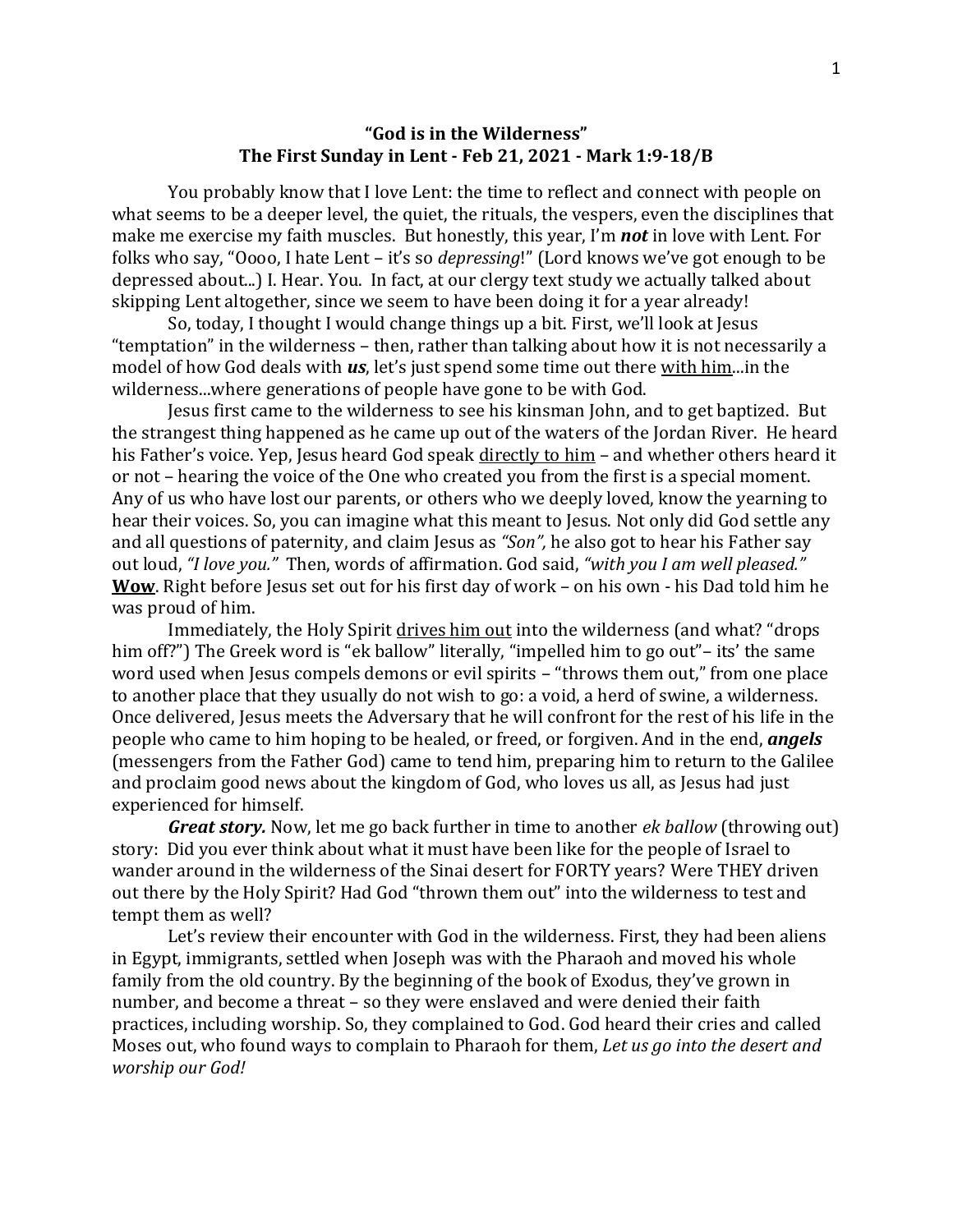You know how that story unfolded: *"Let my people go!"* Nope. Plagues. Passover. Escape. God used Moses to get the People of Israel thrown out of Egypt. Only to confront The Red Sea. But the Sea was miraculously parted, and the Children of Israel were led out on dry land while Pharaoh's army was drowned as they pursued them.

There they were, safe in the wilderness. (Yay?) For generations, even to this day, Jews and other children of faith in the One God point to *that* moment, when God "*brought us out of slavery in the land of Egypt with a mighty hand and an outstretched arm."* It was the turning point - the ek balloe - when God threw them out of Egypt and moved them from one place to another. And they *still* sing the story, they celebrate God's faithfulness, they ritualize it by never forgetting what God had done for their people (and ours as well!)

*When our water was bitter and we could not drink – you sweetened it. When our food ran out and we hungered – you rained bread from heaven. When we were lost – you showed us the way to follow - a pillar of cloud by day; a pillar of fire to light up the night. When we began to feel the boredom and weariness of "together" - you gave us rules to live by. Then it happened again. We complained. And centuries of those who wish to go back to the way things were, still petition their own "back to Egypt Committee" who complain for us, reminding us of the good life of the past. (slavery in Egypt?)*

Here's where our story begins to parallel theirs: God brought us out to worship in the desert, gave us plans for a tabernacle to travel with us and be where we were, so we could worship as we made our way to the Promised Land. Then we complained again, as we were poised to enter the land, because the residents seemed so big, and daunting, and except for a few we ran back to comfort – to the wilderness we had almost left (and yet the place where God is.) But, the land of milk and honey was indeed our land. You gave each tribe a spot of their own, and the land was ours to occupy. We were finally home in a new land, a new world.

For us, this pandemic edition of a Lenten journey continues, as we find ourselves at the edge of the Promised Land. Our desires, our stubbornness, our fears may have kept us from entering fully into what God had promised us a bit sooner, and yet, the wilderness continues to be where God meets us in a whole new way - through a unique experience of "ek balloe." During all those years in Egypt – the Children of Israel had forgotten the God of their ancestors. And so, they had to let God teach them again. In the wilderness.

"God is in the Wilderness" is a theme we will be exploring for not only in our worship, but also in small gatherings to connect and re-connect us again via Zoom meetings, conference calls or other virtual means. Council Members will host and facilitate the first round of gatherings, called Connection Circles. Then, we hope you might host one – inviting folks you know to spend an hour talking about your wilderness wanderings since Lent 2020. You'll hear much more about the Connection Circles in weekly emails, but if you're interested now, simply let the office know, and we'll get you connected with resources and people.

You, too, may feel that we have been in captivity – enslaved as it were – by things out of our control. You may be praying for the One who comes to set us free and lead us out of Egypt, through the waters, and into the Promised Land. But just as we cannot reach Easter without living through Good Friday, we cannot enter the promised land without some wandering in the wilderness.